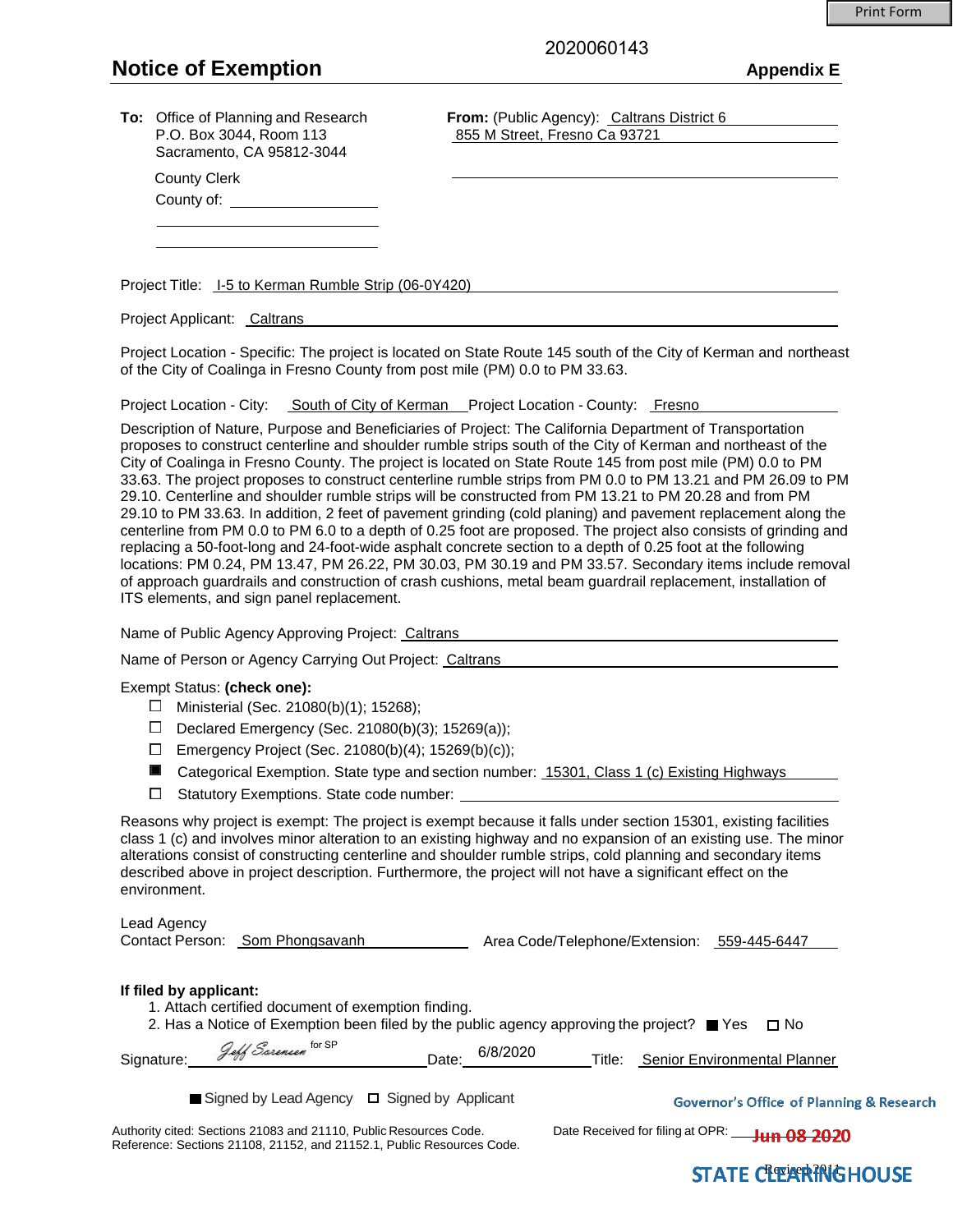

### **CEQA EXEMPTION / NEPA CATEGORICAL EXCLUSION DETERMINATION FORM (rev. 05/2020)**

# **Project Information**

**DIST-CO-RTE:** 06-FRE-145 **PM/PM:** 0.0/33.63

**EA:** 06-0Y420 **Federal-Aid Project Number:** N/A

# **Project Description**

The California Department of Transportation proposes to construct centerline and shoulder rumble strips south of the City of Kerman and northeast of the City of Coalinga in Fresno County. The project is located on State Route 145 from post mile (PM) 0.0 to PM 33.63. The project proposes to construct centerline rumble strips from PM 0.0 to PM 13.21 and PM 26.09 to PM 29.10. Centerline and shoulder rumble strips will be constructed from PM 13.21 to PM 20.28 and from PM 29.10 to PM 33.63. In addition, 2 feet of pavement grinding (cold planing) and pavement replacement along the centerline from PM 0.0 to PM 6.0 to a depth of 0.25 foot are proposed. The project also consists of grinding and replacing a 50-foot-long and 24-foot-wide asphalt concrete section to a depth of 0.25 foot at the following locations: PM 0.24, PM 13.47, PM 26.22, PM 30.03, PM 30.19 and PM 33.57. Secondary items are listed below:

- 1) Removing existing approach guardrails and construct crash cushions at all four corners of Stinson Canal culvert crossing at PM 17.18.
- 2) Replacing existing Metal Beam Guardrails with Midwest Guardrail System at the following locations: a) approach rails at Crescent Ditch (PM 15.6) and b) an overhead sign near Double D Ranch (PM 1.7).
- 3) Installing Intelligent Transportation System boxes at the following locations: PM 0.24, PM 10.17, PM 10.45, PM 13.12, PM 13.47, PM 20.24, PM 26.22, PM 30.03, PM 30.19 and PM 33.57.
- 4) Upgrading existing panels for 245 signs within the project limits.

The purpose of this project is to improve safety within the project limits. The project is needed to address the number and severity of collisions related to roadway departure and head-on impacts. All work will be within the state right-of-way.

### **Caltrans CEQA Determination** (Check one)

☐ **Not Applicable** – Caltrans is not the CEQA Lead Agency

☐ **Not Applicable** – Caltrans has prepared an IS or EIR under CEQA

Based on an examination of this proposal and supporting information, the project is: ☐ **Exempt by Statute.** (PRC 21080[b]; 14 CCR 15260 et seq.)

☒ **Categorically Exempt. Class** 1. 15301 Existing Facilities (PRC 21084; 14 CCR 15300 et seq.)

 $\Box$  No exceptions apply that would bar the use of a categorical exemption (PRC 21084 and 14 CCR 15300.2). See the **SER Chapter 34** for exceptions.

□ **Covered by the Common Sense Exemption**. This project does not fall within an exempt class, but it can be seen with certainty that there is no possibility that the activity may have a significant effect on the environment (14 CCR 15061[b][3].)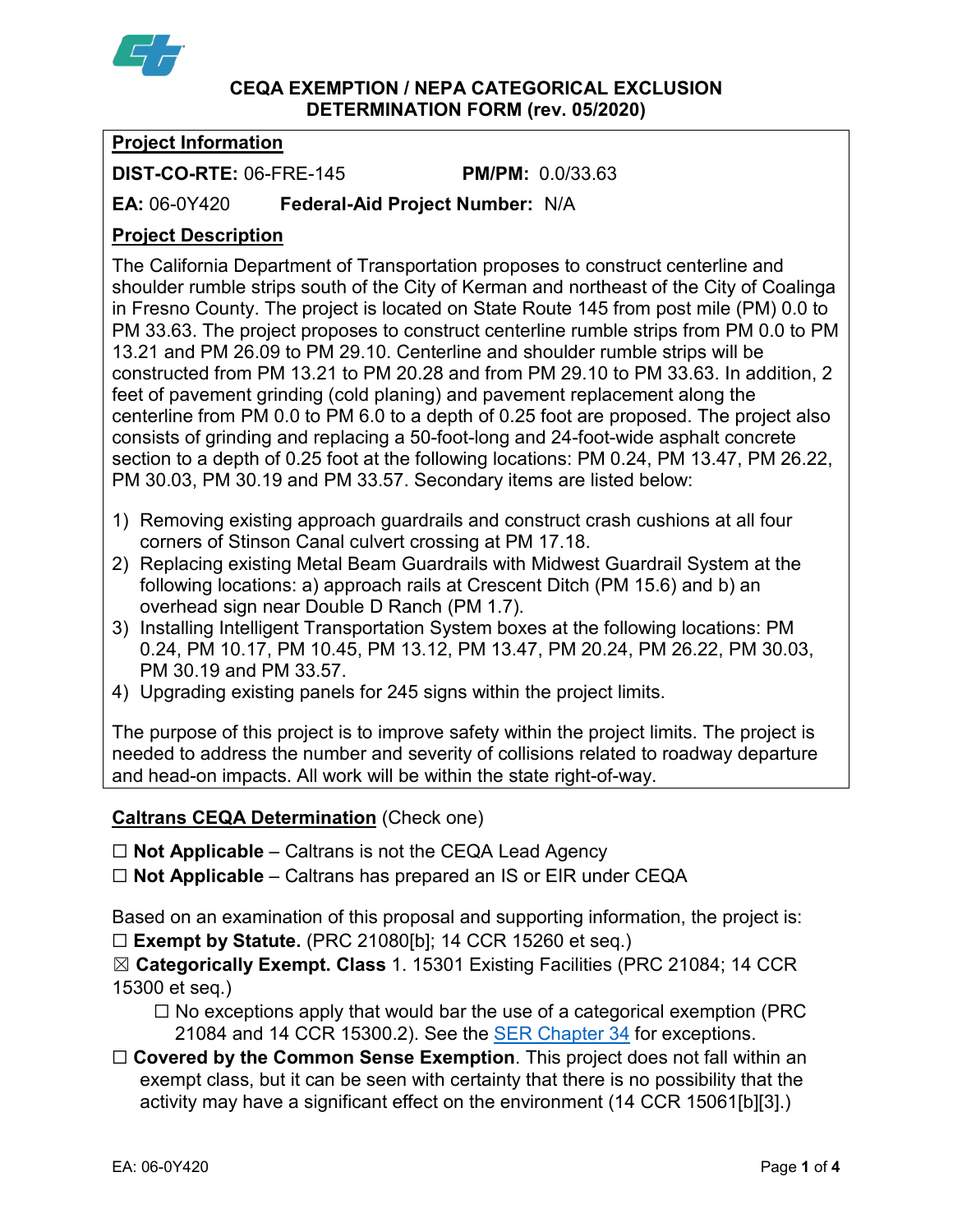

#### **CEQA EXEMPTION / NEPA CATEGORICAL EXCLUSION DETERMINATION FORM**

# **Senior Environmental Planner or Environmental Branch Chief**

Som Phongsavanh

Print Name Signature Date

6/5/2020

# **Project Manager**

Judy Aguilar

Print Name **Signature** Constant Control Control Constant Constant Constant Constant Constant Constant Constant Constant Constant Constant Constant Constant Constant Constant Constant Constant Constant Constant Constant Con

06/05/2020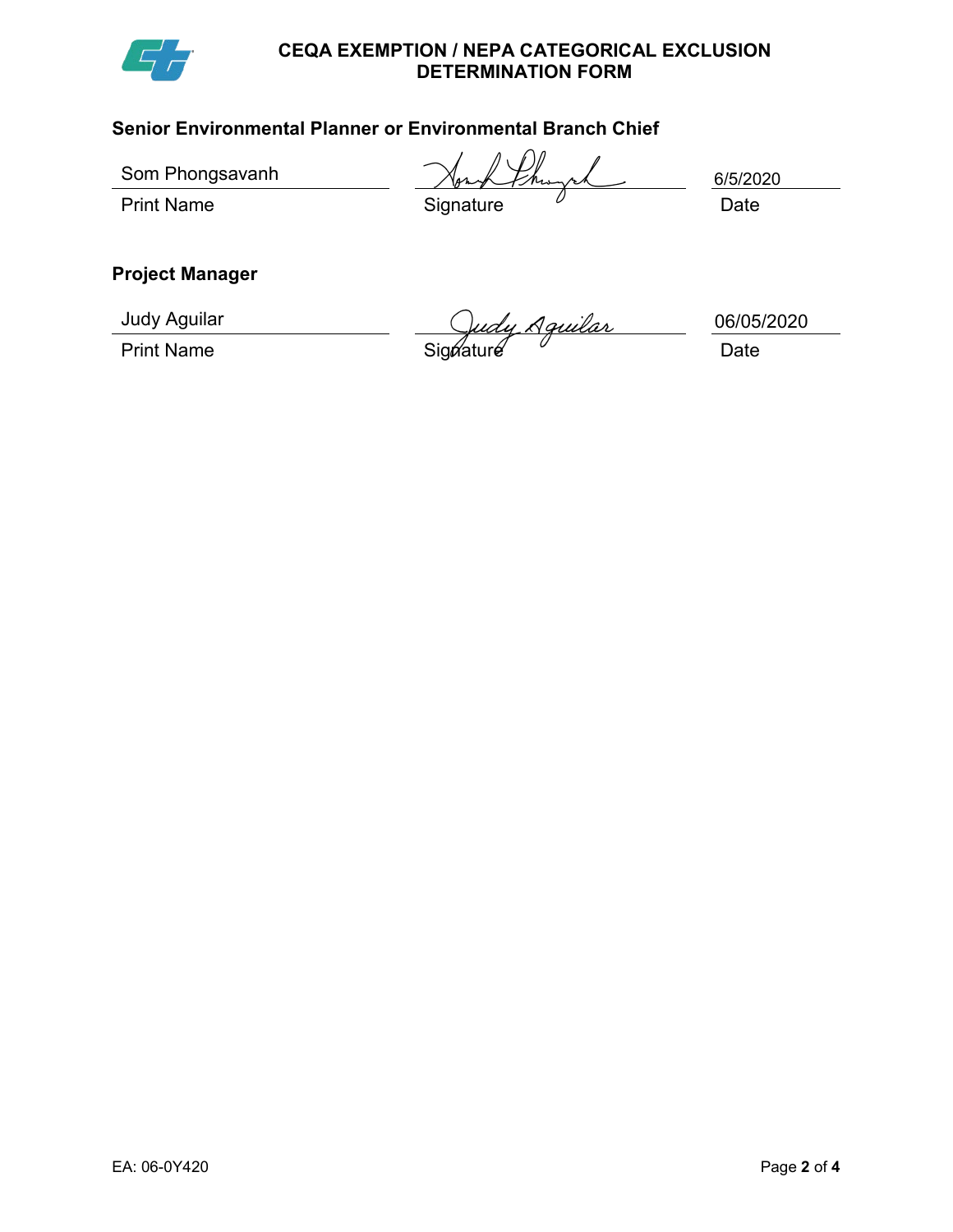

#### **CEQA EXEMPTION / NEPA CATEGORICAL EXCLUSION DETERMINATION FORM**

# **Caltrans NEPA Determination** (Check one)

Caltrans has determined that this project has no significant impacts on the environment as defined by NEPA, and that there are no unusual circumstances as described in 23 CFR 771.117(b). See [SER Chapter 30](https://dot.ca.gov/programs/environmental-analysis/standard-environmental-reference-ser/volume-1-guidance-for-compliance/ch-30-categorical-exclusions#exception) for unusual circumstances. As such, the project is categorically excluded from the requirements to prepare an EA or EIS under NEPA and is included under the following:

☒ **23 USC 326:** Caltrans has been assigned, and hereby certifies that it has carried out the responsibility to make this determination pursuant to 23 USC 326 and the Memorandum of Understanding dated April 18, 2019, executed between FHWA and Caltrans. Caltrans has determined that the project is a Categorical Exclusion under:

- ☒ **23 CFR 771.117(c): activity (c)(27)**
- ☐ **23 CFR 771.117(d): activity (d)()**
- ☐ **Activity listed in Appendix A of the MOU between FHWA and Caltrans**

☐ **23 USC 327:** Based on an examination of this proposal and supporting information, Caltrans has determined that the project is a Categorical Exclusion under 23 USC 327. The environmental review, consultation, and any other actions required by applicable Federal environmental laws for this project are being, or have been, carried out by Caltrans pursuant to 23 USC 327 and the Memorandum of Understanding dated December 23, 2016 and executed by FHWA and Caltrans.

### **Senior Environmental Planner or Environmental Branch Chief**

Som Phongsavanh

Print Name **Signature** Date **Date Date** 

6/5/2020

### **Project Manager/ DLA Engineer**

Judy Aguilar

Print Name Signature Date

06/05/2020

**Date of Categorical Exclusion Checklist completion:** 6/3/2020 **Date of Environmental Commitment Record or equivalent:** 6/2/2020